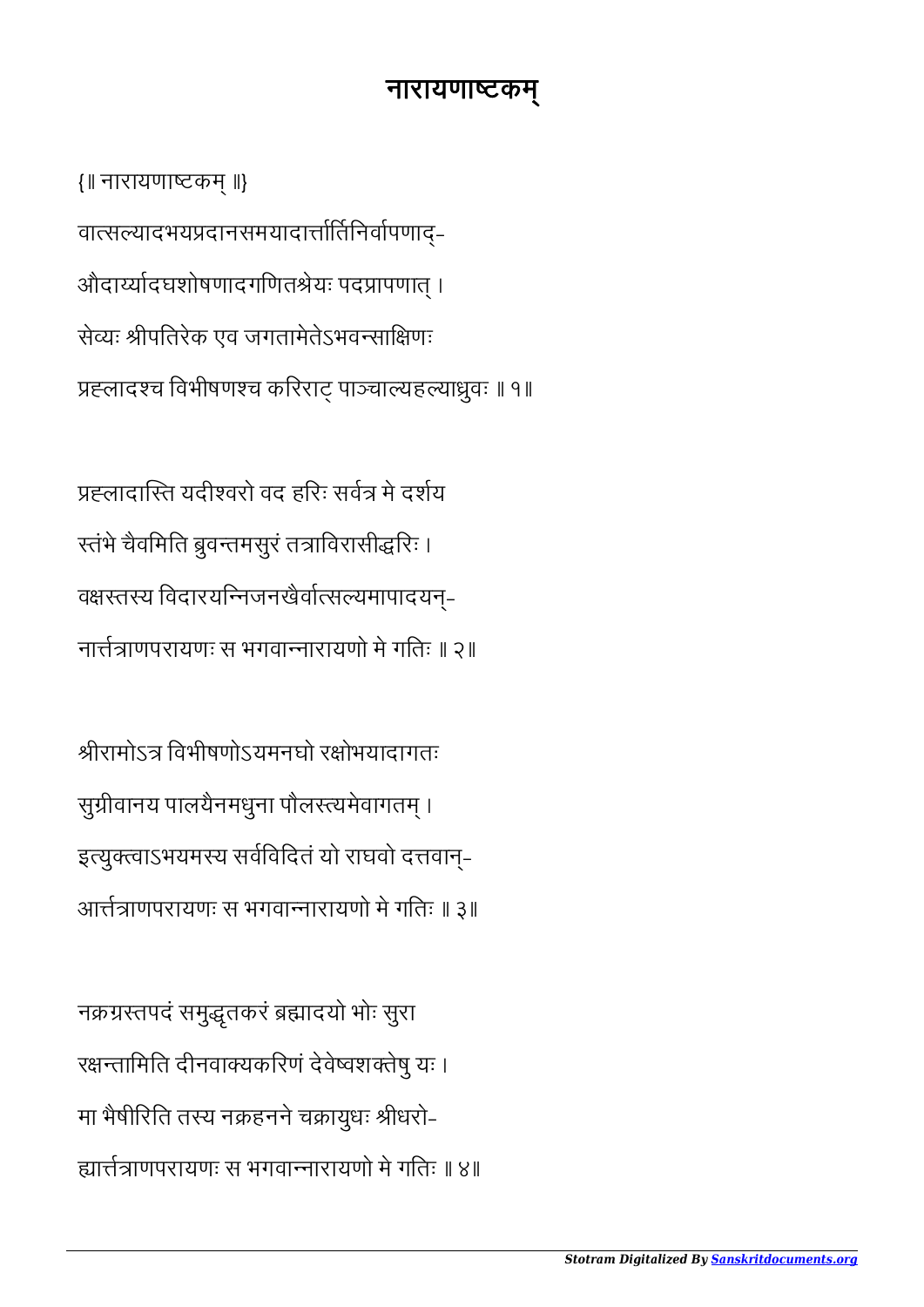भोः कृ णायुतः भोः कृ पालय हरे भोः पाडवानां सखे क्वासि क्वासि सुयोधनाध्यपहृतां भो रक्ष मामातूराम् । इत्युक्तोऽक्षयवस्त्रसंभृततनुर्योऽपालयदद्रौपदीम्-आाणपरायणः स भगवानारायणो मे गितः ॥ ५॥

यपादाजनखोदकं िजगतां पापौघिववंसनं यन्नामामृतपूरकं च पिबतां संसारसन्तारकम् । पाषाणोऽपि यदङिघ्रपङ्करजसा शापान्मुनेर्मोचितो ााणपरायणः स भगवानारायणो मे गितः ॥ ६॥

पित्रा भ्रातरमुत्तमासनगतं ह्यौत्तानपादिर्ध्रुवो दृष्ट्वा तत्सममारुरुक्षुरधिकं मात्राऽवमानं गतः । यं गवा शरणं यदाप तपसा हेमािसहासनं ााणपरायणः स भगवानारायणो मे गितः ॥ ७॥

आर्त्ता विषण्णाः शिथिलाश्च भीता घोरेशु च व्याधिशु वर्तमानाः । संकीर्त्य नारायणशब्दमात्रं विमुक्तदुःखाः सुखिनो भवन्ति ॥ ८॥

इति श्रीकूरेशस्वामिविरचितं नारायणाष्टकं सम्पूर्णम् ।

Encoded and proofread by Gayathri V vgayu at yahoo.com